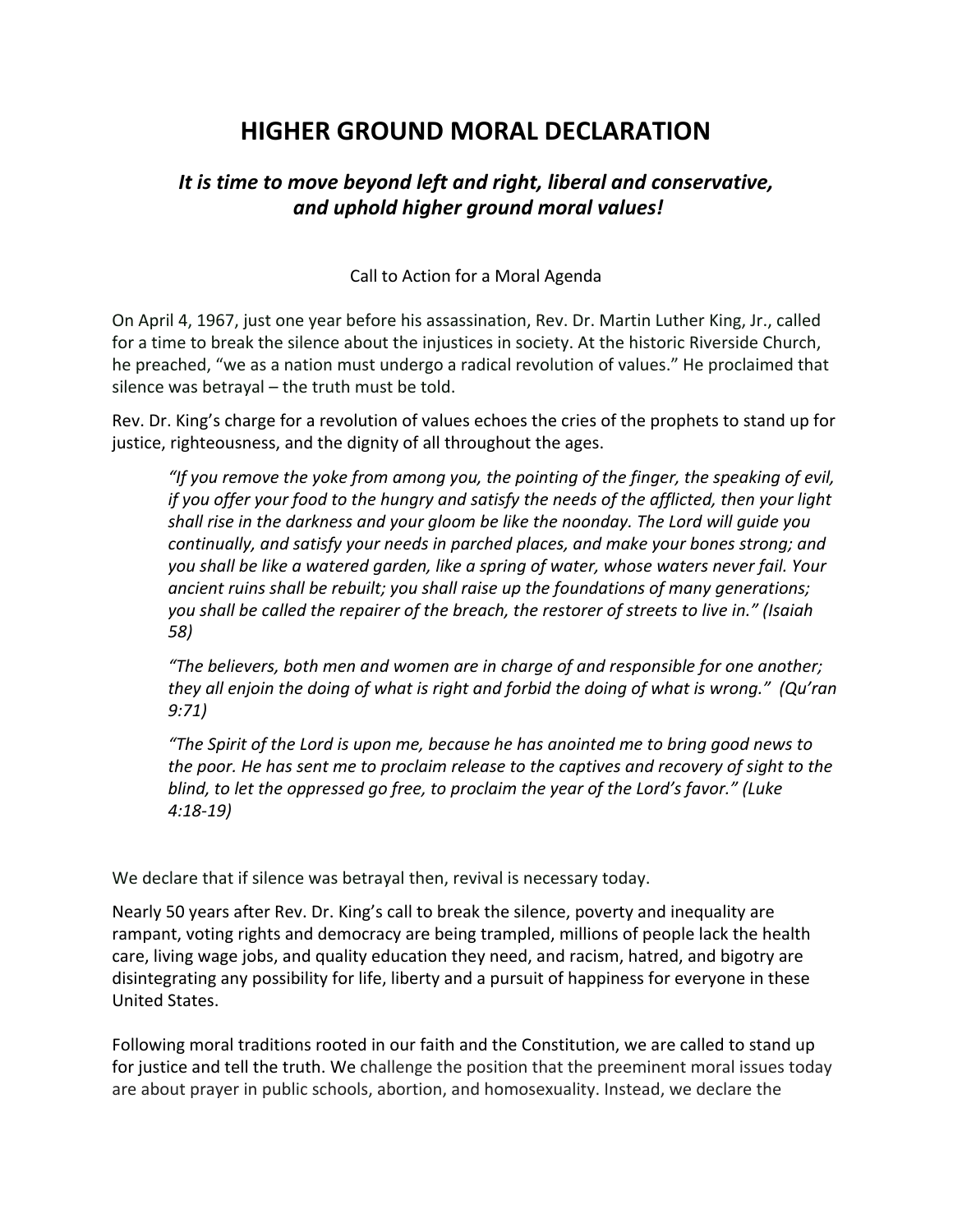deepest public concerns of our faith traditions are how our society treats the poor, those on the margins, the least of these, women, children, workers, immigrants and the sick; equality and representation under the law; and the desire for peace, love and harmony within and among nations.

Together, we lift up and defend the most sacred moral principles of our faith and constitutional values, which are:

- 1) Pro-labor, anti-poverty policies that build up economic democracy through employment, living wages, the alleviation of disparate unemployment, a just transition away from fossil fuels, labor rights, affordable housing, direct cash transfers and other support for all families struggling to get by, and fair policies for immigrants; and by challenging war policies that preempt a real war on poverty that can protect and defend the sanctity of the lives of all peoples in the world
- 2) Equality in education by ensuring every child receives a high quality, well-funded, constitutional, diverse public education, as well as access to community colleges and universities and by securing equitable funding for minority colleges and universities;
- 3) Healthcare for all by expanding Medicaid in every state, ensuring access to Medicare and Social Security, moving decisively towards a universal, transparent, and equitable healthcare system, and by providing environmental protection and protecting women's health
- 4) Fairness in the criminal justice system by addressing the continuing inequalities in the system for black, brown and poor white people and fighting the proliferation of guns
- 5) Voting rights, women's rights, LGBT rights, labor rights, religious freedom rights, immigrant rights and the fundamental principle of equal protection under the law.

We believe our moral traditions have a firm foundation upon which to stand against the divide-and-conquer strategies of extremists. We claim a higher ground in partisan debate by returning public discourse to our deepest moral and constitutional values.

The Higher Ground Moral Declaration provides a moral agenda for our nation. To affirm your agreement with this declaration, we invite you to do four things:

- Join community leaders, pastors, and scholars in declaring inequality, poverty, voter suppression, environmental abuse, racism and xenophobia immoral and unacceptable by signing this moral declaration
- Take this moral declaration to every candidate for President, the U.S. Senate, Congress and state Governor
- Sign a personal pledge to lead direct actions in your state on three consecutive Mondays in September to promote this agenda
- Pray for The Revival: Time for a Moral Revolution of Values

We are seeking a revolution of moral values. We declare yes to justice and equality.

Please add your name.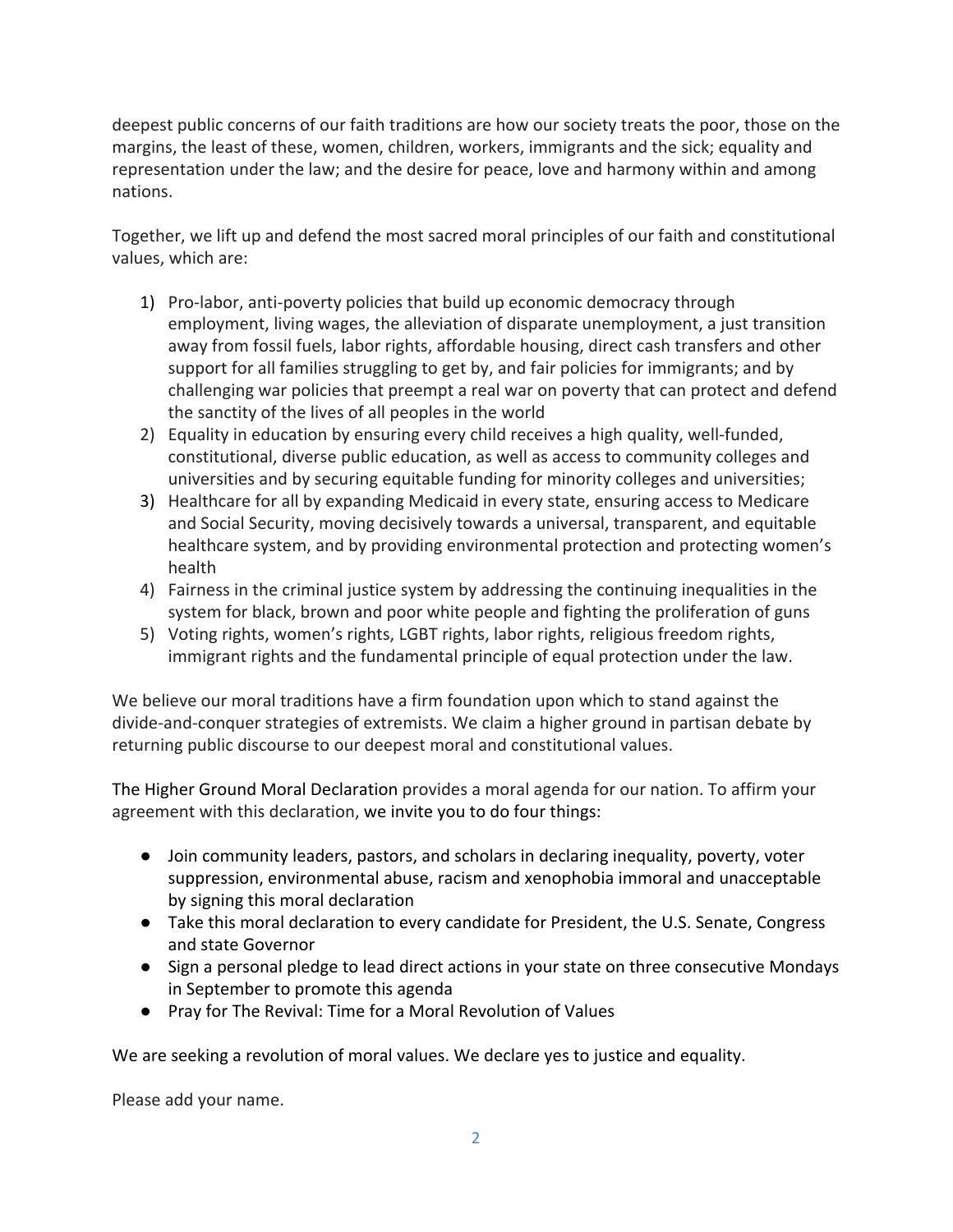## A Moral Grounding in Scripture and Our Founding Creed

*"He has told you, O mortal, what is good; and what does the LORD require of you but to do justice, and to love kindness, and to walk humbly with your God?" Micah 6:8*

## *Speak out, judge righteously, defend the rights of the poor and needy. Proverbs 31:9*

*Declaration of Independence.* We hold these truths to be self-evident, that all men are created equal, that they are endowed by their Creator with certain unalienable Rights, that among these are Life, Liberty and the pursuit of Happiness.--That to secure these rights, Governments are instituted among Men, deriving their just powers from the consent of the governed, --That whenever any Form of Government becomes destructive of these ends, it is the Right of the People to alter or to abolish it, and to institute new Government, laying its foundation on such principles and organizing its powers in such form, as to them shall seem most likely to effect their Safety and Happiness.

*Constitution of the United States, 14 Amendment, Section 1.* All persons born or naturalized in the United States, and subject to the jurisdiction thereof, are citizens of the United States and of the State wherein they reside. No State shall make or enforce any law which shall abridge the privileges or immunities of citizens of the United States; nor shall any State deprive any person of life, liberty, or property, without due process of law; nor deny to any person within its jurisdiction the equal protection of the laws

*Preamble of the Constitution of the United States.* We the People of the United States, in Order to promote the general Welfare, and secure the Blessings of Liberty to ourselves and our Posterity, do ordain and establish this Constitution for the United States of America.

### A National Revival and a Moral Revolution of Values

The Higher Ground Moral Declaration coincides with the launching of a National Revival Tour to Redefine Morality in American Politics. Rev. Dr. William Barber II, President and Senior Lecturer of Repairers of the Breach, architect of the Forward Together Moral Mondays Movement, and pastor of Greenleaf Christian Church and the Rev. Dr. James Forbes, National Minister of the Drum Major Institute, President of Healing of the Nations Ministries, and Senior Minister Emeritus of the Riverside Church have been invited to travel throughout the nation to lead *The Revival: Time for a Moral Revolution of Values*. Along the way, they will be joined by Rev. Traci Blackmon, Executive Director of the UCC Justice and Witness and Sister Simone Campbell, Executive Director of NETWORK, as well as other Jewish, Muslim and moral leaders.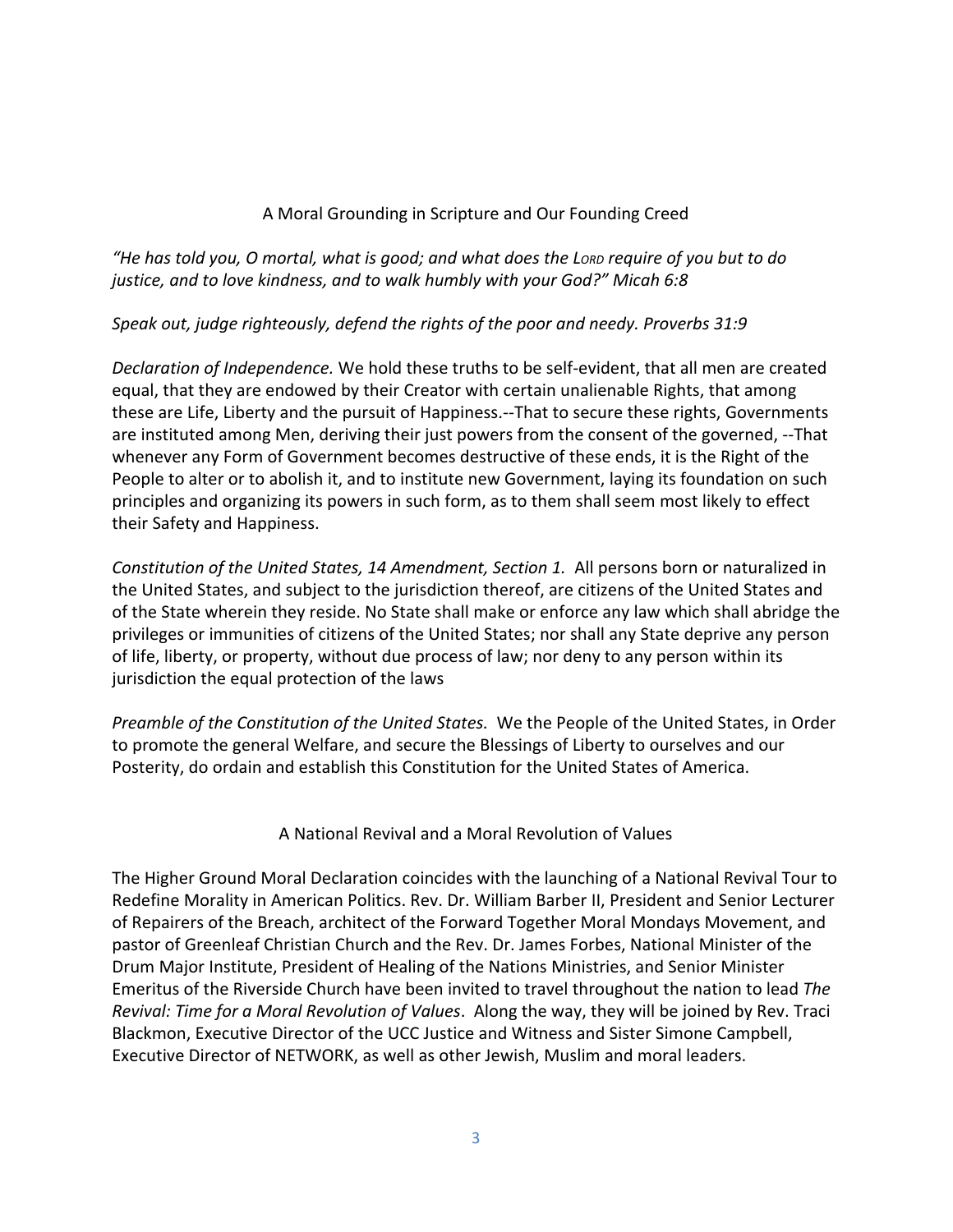*The Revival* aims to be a catalyst for renewed moral activism among faith and community leaders. The first leg of the tour will cover 15 states and the District of Columbia, including North Carolina, South Carolina, Georgia, Alabama, Mississippi, Indiana, Wisconsin, Minnesota, Pennsylvania, Ohio, Tennessee, Virginia, Texas, Oklahoma, and Washington DC, from April 2016 through January 2017.

"In reference to the Vietnam War in his 1967 sermon, Dr. King told the nation that 'silence was betrayal,'" Rev. Barber said. "If silence was betrayal in the 1960s, revival is a necessity in 2016. Way too much of our national discourse has been poisoned by hateful language and policies. The extremists see nothing wrong with insulting the poor, the sick, our children, immigrants, communities of color, voting rights, women, LGBTQ people, the environment and religious minorities with their language and their policies. True faith and true evangelicalism place *love*, *justice*, and *compassion* at the center of our public life."

"In working toward a spiritual and political renewal of the nation, our multi-state tour is focused on a revolution of moral values," said Rev. Forbes. "By morality, we mean governing for the good of the whole, not for the good of a destructive few. In the tradition of the great prophets, a revival is about stirring up the faithful; restoring believers to a place of maximum impact. Our tour is about preparing leaders of faith to go to the public square and provide a strong moral voice and witness against the extremists' rhetoric and policies."

This Higher Ground Moral Declaration provides a moral agenda for our nation on issues including: democracy and voting rights; poverty and economic justice; workers' rights; education; healthcare; environmental justice; immigrant rights and challenging xenophobia; criminal justice; LGBTQ rights; and war-mongering and the military. For each issue area, an individual moral and constitutional foundation is established. The positions are neither left nor right, nor conservative or liberal. Rather, they are morally defensible, constitutionally consistent, and economically sound. Most importantly, they represent, as Dr. King urged, a revolution in values.

#### **The Higher Ground Moral Declaration**

#### **ON DEMOCRACY AND VOTING RIGHTS**

#### Moral/Constitutional Foundation

*Deuteronomy 16:1920.You must not distort justice; you must not show partiality; and you must not accept bribes, for a bribe blinds the eyes of the wise and subverts the cause of those who are in the right. Justice, and only justice, you shall pursue, so that you may live and occupy the land that the LORD your God is giving you.*

*Constitution of the United States, Article 4*. The United States shall guarantee to every State in this Union a Republican [representative] Form of Government . . .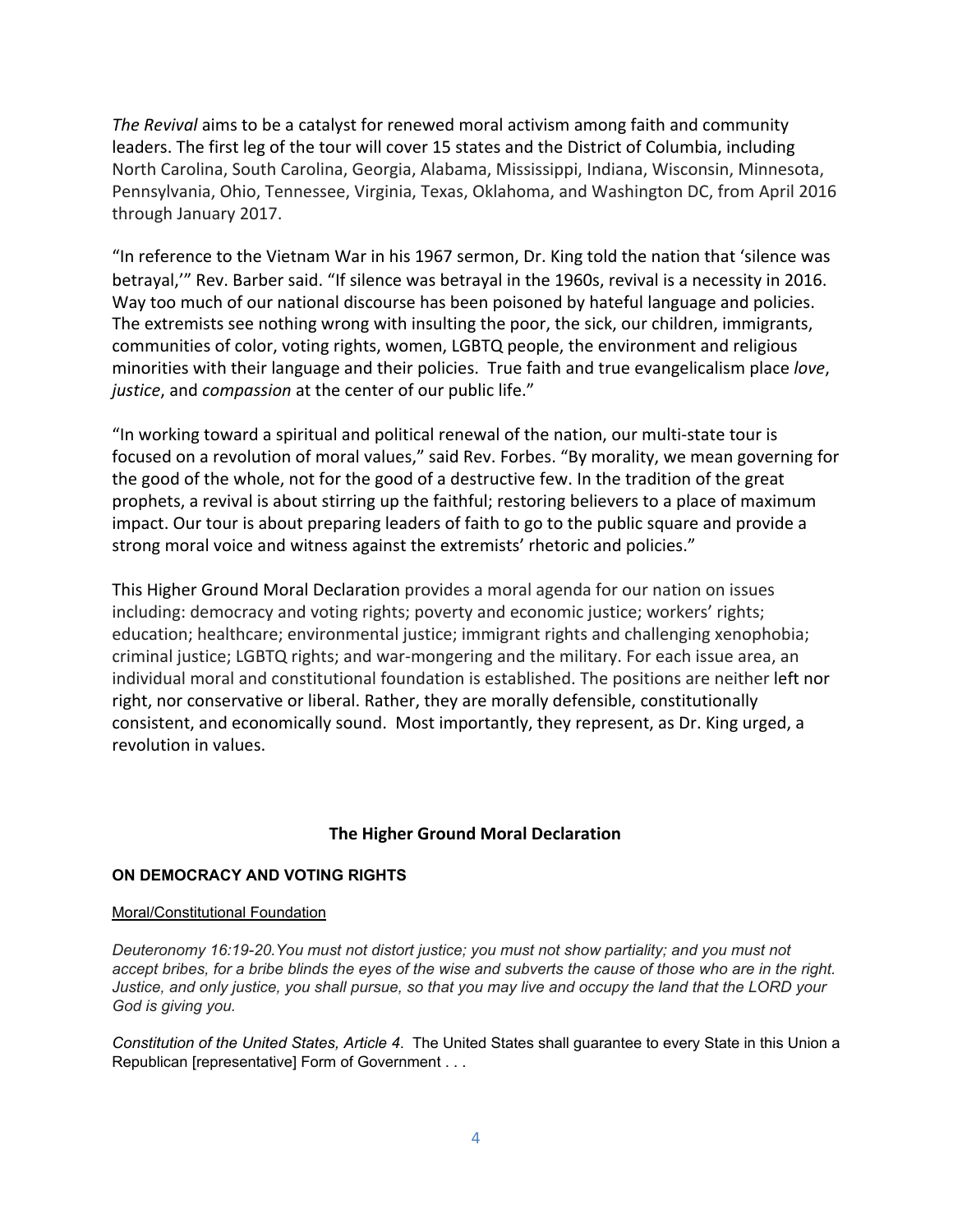*15th Amendment*. The right of citizens of the United States to vote shall not be denied or abridged by the United States or by any State on account of race, color, or previous condition of servitude.

#### Questions for Candidates

The Voting Rights Act (VRA) is widely considered to be the most important achievement of the civil rights movement, yet in recent years it has been gutted by the U.S. Supreme Court  $1$  Do you support the immediate restoration of the preclearance provision of the Voting Rights Act that was struck down by the Court, including a revised preclearance formula that would protect against contemporary voter suppression efforts?

Laws that create photo ID requirements and that roll back early voting and other measures to make the right to vote more accessible suppress individuals' right to vote, especially youth, minorities, women, and the elderly. Do you oppose and support the repeal of such laws?

The 2010 Citizens United decision has enhanced the role of corporate money in elections, thereby distorting our representative democracy.<sup>2</sup> Do you support legislation to overturn the Citizens United decision?

Racial and partisan gerrymandering do not allow racial minorities to elect candidates of their choice. Moreover, it turns democracy on its heard by allowing election officials to select their voters instead of the reverse. Do you support ending race- and partisan-based gerrymandering of voting districts?

**\_\_\_\_\_\_\_\_\_\_\_\_\_\_\_\_\_\_\_\_\_\_\_\_\_\_\_\_\_\_\_\_\_\_\_\_\_\_\_\_\_\_\_\_\_\_\_\_\_\_\_\_\_\_\_\_\_\_\_\_\_\_\_\_\_\_\_\_\_\_\_\_\_\_\_\_\_\_**

We believe Voting Rights is a moral issue. Do you? If not, please explain why.

#### **ON POVERTY/ECONOMIC JUSTICE**

#### Moral/Constitutional Foundation

*Isaiah 10:12 Doom to you who legislate evil, who make laws that make victims—laws that make misery for the poor, that rob my destitute people of dignity, exploiting defenseless widows, taking advantage of homeless children.*

*Micah 2:13 Doom to those who plot evil, who go to bed dreaming up crimes! As soon as it's morning, they're off, full of energy, doing what they've planned. They covet fields and grab them, find homes and take them. They bully the neighbor and his family, see people only for what they can get out of them. God has had enough.*

*Declaration of Independence.* We hold these truths to be self-evident, that all men are created equal, that they are endowed by their Creator with certain unalienable Rights, that among these are Life, Liberty and the pursuit of Happiness.

*Preamble of the Constitution of the United States.* We the People of the United States, in Order to form a more perfect Union, establish Justice, insure domestic Tranquility, provide for the common defense, promote the general Welfare, and secure the Blessings of Liberty to ourselves and our Posterity, do ordain and establish this Constitution for the United States of America.

 $1$  http://www.brennancenter.org/analysis/voting-rights-act-resource-page

<sup>&</sup>lt;sup>[2](http://www.brennancenter.org/analysis/voting-rights-act-resource-page)</sup> https://www.brennancenter.org/analysis/overturn-citizens-united-and-restore-pro-democracy-view-constitution

<sup>&</sup>lt;sup>[3](https://www.brennancenter.org/analysis/overturn-citizens-united-and-restore-pro-democracy-view-constitution)</sup> http://www.brennancenter.org/analysis/democracy-agenda-redistricting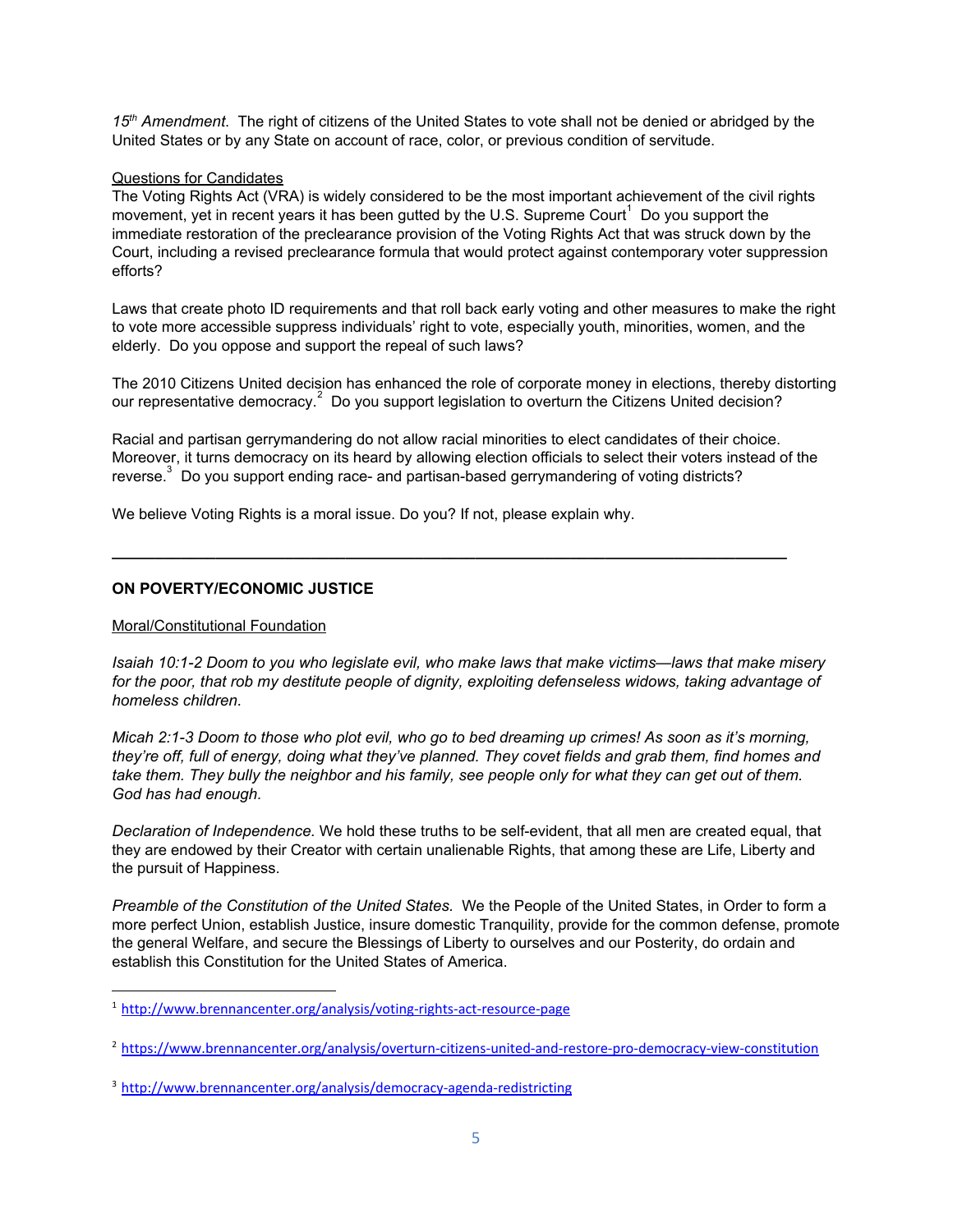#### Questions for Candidates

Insuring economic democracy requires a comprehensive public policy approach. This includes fighting for employment, living wages, the alleviation of disparate unemployment, a green economy, labor rights, affordable housing, targeted empowerment zones, direct cash transfers and other support for all families struggling to get by, fair policies for immigrants, critiquing war policies that further disable our ability to have a real war on poverty, infrastructure development and fair tax reform. Do you support a comprehensive approach to economic democracy?

Nearly 1 in 3 Native Americans (29.2%), over 1 in 4 African Americans (27.2%), 1 in 4 Hispanic/Latinos  $(23.5\%)$ , 1 in 10 Asians  $(10.5\%)$  and 1 in 10 non-Hispanic whites  $(9.6\%)$  live below the federal poverty line. More than 1 in 5 children in America (21.8%) are living under the official poverty line. Half of all children will be on food stamps before they turn 20, including 9 out of 10 African American children. More than half of all children below the poverty line live in families headed by women. Do you believe that poverty and racial and gender inequality must be ended?

Unemployment and underemployment are very real issues in the United States, especially with the technological advances that allow for automation across every sector of the economy, from industry and manufacturing to services and even creative sectors. Do you support a guaranteed annual income for those who are not working or underemployed?

The infrastructure of the country—roads, bridges, sanitation systems, public libraries, etc.—is crumbling and dangerously close to literal collapse. Decaying water and sewer systems such as in Flint, Michigan, and communities that never had sanitation services established such as Lowndes County, Alabama, imperil our children and poor communities. Do you believe in a robust public investment program that will create jobs, and that will address these critical infrastructure needs?

There is a housing crisis still going on in the United States with homelessness spreading like an epidemic. Do you oppose the criminalization of poverty and homelessness and attacks to demolish homeless encampments? Do you support programs that provide affordable housing to anyone who needs it?

We believe poverty is a moral issue. Do you? If not, please explain why.

#### **ON WORKERS' RIGHTS**

#### Moral/Constitutional Foundation

*James 5:4 All the workers you've exploited and cheated cry out for judgment. The groans of the workers you used and abused are a roar in the ears of God.*

*Allah's Apostle said, "Help your brother, whether he is an oppressor or he is an oppressed one. People asked, "O Allah's Apostle! It is all right to help him if he is oppressed, but how should we help him if he is an oppressor?" The Prophet said, "By preventing him from oppressing others." Hadith Source: Bukhari, Volume 3, Book 43, Number 624.*

*Constitution of the United States, 14 Amendment, Section 1.* All persons born or naturalized in the United States, and subject to the jurisdiction thereof, are citizens of the United States and of the State wherein they reside. No State shall make or enforce any law which shall abridge the privileges or immunities of citizens of the United States; nor shall any State deprive any person of life, liberty, or property, without due process of law; nor deny to any person within its jurisdiction the equal protection of the laws.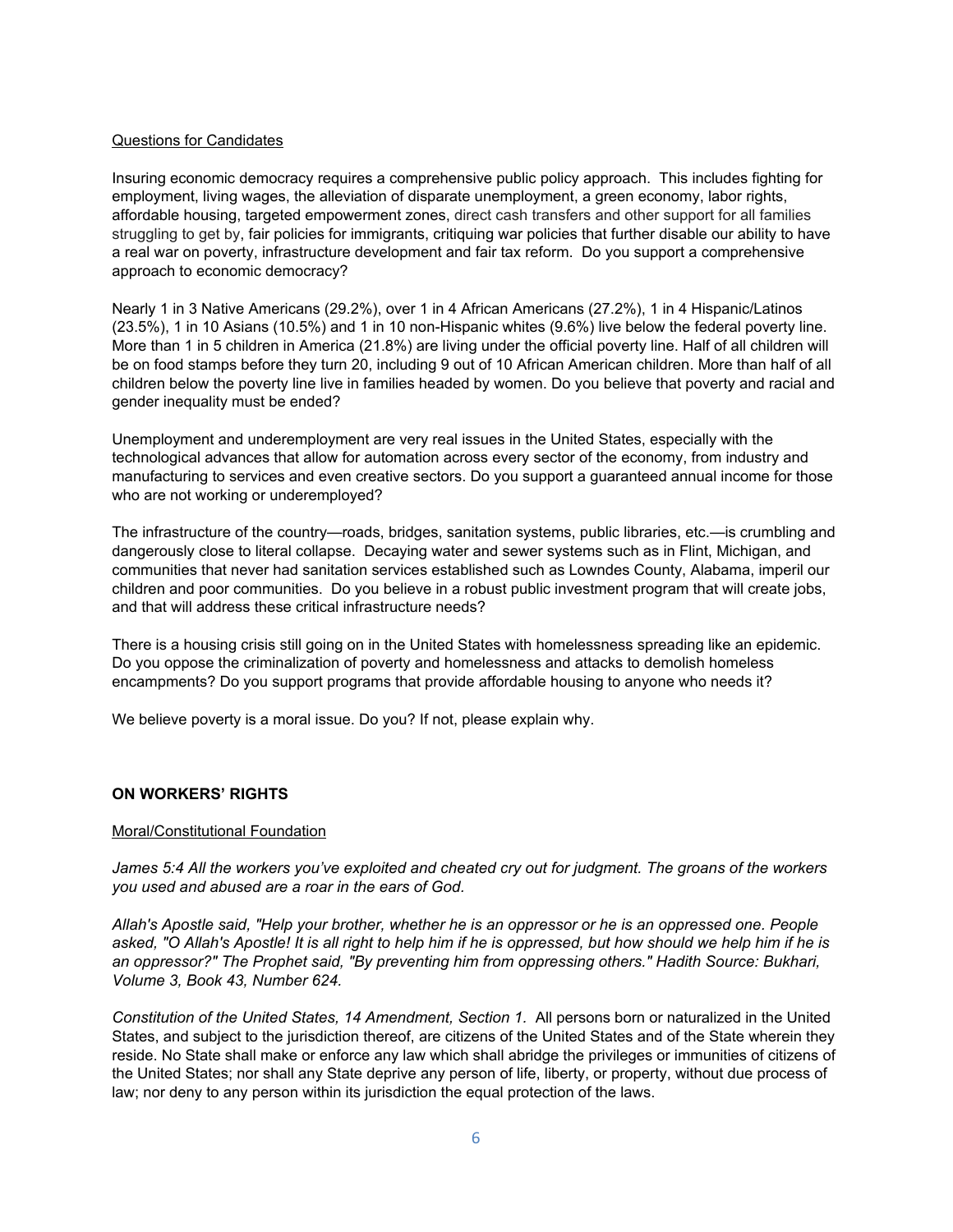*Rev. Dr. Martin Luther King, Jr. "If a man doesn't have a job or an income, he has neither life nor liberty nor the possibility for the pursuit of happiness. He merely exists."*

#### Questions for Candidates

Real wages have fallen steadily since the 1970s, leading to the greatest economic inequality in America since at least the Great Depression.<sup>4</sup> Do you support the Fight for \$15 and a living minimum wage, indexed to inflation?

There is a direct relationship between the decline of unionization and declining real wages. Do you believe in the right of workers to collectively bargain, including public employees?

Medium wages for workers of color are slightly more than half that of white workers. In addition, the unemployment rate for these workers is consistently more than double that of white workers. Do you support targeted worker training programs, as well as targeted economic development programs for poor and minority communities?

Jobs are being replaced by technology, placing workers in a precarious position of being unemployed, underemployed, redundant or exploited and causing everyone to navigate global economic forces. Do you support a fair trade policy that will end the global "race to the bottom" for workers, promote employment and high wages at home and abroad, and share the great wealth of our global economy fairly?

We believe worker's rights is a moral issue. Do you? If not, please explain why.

#### **ON EDUCATION**

#### Moral/Constitutional Foundation

 *Ecclesiastes 7:12 For the protection of wisdom is like the protection of money, and the advantage of knowledge is that wisdom preserves the life of him who has it.*

Preamble of the Constitution of the United States. We the People of the United States, in Order to form a more perfect Union, establish Justice, insure domestic Tranquility, provide for the common defense, promote the general Welfare, and secure the Blessings of Liberty to ourselves and our Posterity, do ordain and establish this Constitution for the United States of America.

#### Questions for Candidates

Public money to pay for private schools, including voucher or tax credit programs, drain much needed resources from public education. Do you support quality, well-funded public education? Do you support the protection and improvement of public schools rather than the unlimited replacement of traditional public schools with charter schools?

<sup>4</sup> <http://robertreich.org/post/9789891366>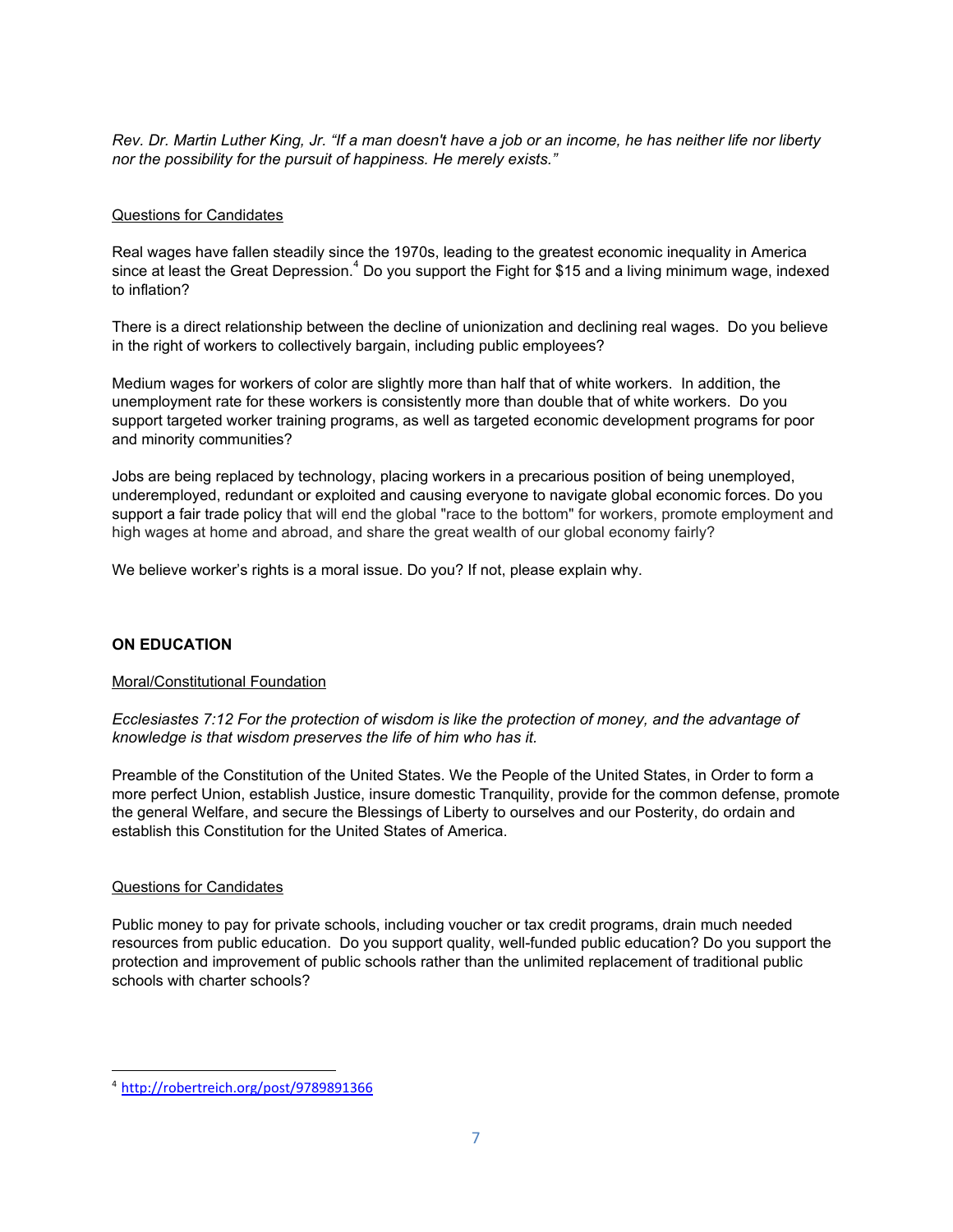Early education programs like Head Start have played a key role in educating our youngest members of society and connecting poor and vulnerable families to needed services and resources. Do you support full funding and support for Head Start and other early education programs?

Historically black colleges and universities (HBCUs) continue to educate an extraordinary number of African American professionals and intellectuals; yet they continue to endure resource deprivation that threatens their ability to continue this extraordinary work. Moreover, HBCUs are threatened with closure and the consequences of the corporatization of higher education. Do you support more targeted resources to support HBCUs?

Higher education is increasingly important in an ever changing economy. As costs continue to soar, more and more students are burdened with excessive student loans and debt. Do you support programs to help all students regardless of financial need, race/ethnicity, immigration status access quality higher education? Do you support programs that forgive loans and eliminate student debt?

We believe education is a moral issue. Do you? If not, please explain why.

#### **ON HEALTHCARE**

#### Moral/Constitutional Foundation

*Matthew 8: 14. Jesus came down the mountain with the cheers of the crowd still ringing in his ears. Then a leper appeared and went to his knees before Jesus, praying, "Master, if you want to, you can heal my body." Jesus reached out and touched him, saying, "I want to. Be clean." Then and there, all signs of the leprosy were gone.*

*Preamble of the Constitution of the United States.* We the People of the United States, in Order to promote the general Welfare, and secure the Blessings of Liberty to ourselves and our Posterity, do ordain and establish this Constitution for the United States of America.

*Rev. Dr. Martin Luther King Jr. "Of all the forms of inequality, injustice in health is the most shocking and inhuman."*

#### Questions for Candidates

The refusal of many state legislatures to expand Medicaid has left millions of the poorest Americans without health insurance. This deprives many of preventative care and causes thousands every year to die of unnecessary (and expensive) strokes and heart attacks. Do you support the expansion of Medicaid?

The Affordable Care Act has put our country on a path toward access to universal healthcare. Do you support a healthcare system that is affordable and accessible for everyone, as well as transparent and accountable to the communities who use it?

Hospitals are being closed in rural and urban areas across the country at an alarming rate. Do you support the funding of rural and urban hospitals so as to prevent their closure and the devastation of communities across the country?

A woman's right to control her own healthcare decisions are being threatened throughout the country. Do you support the right of women to choose their own healthcare options?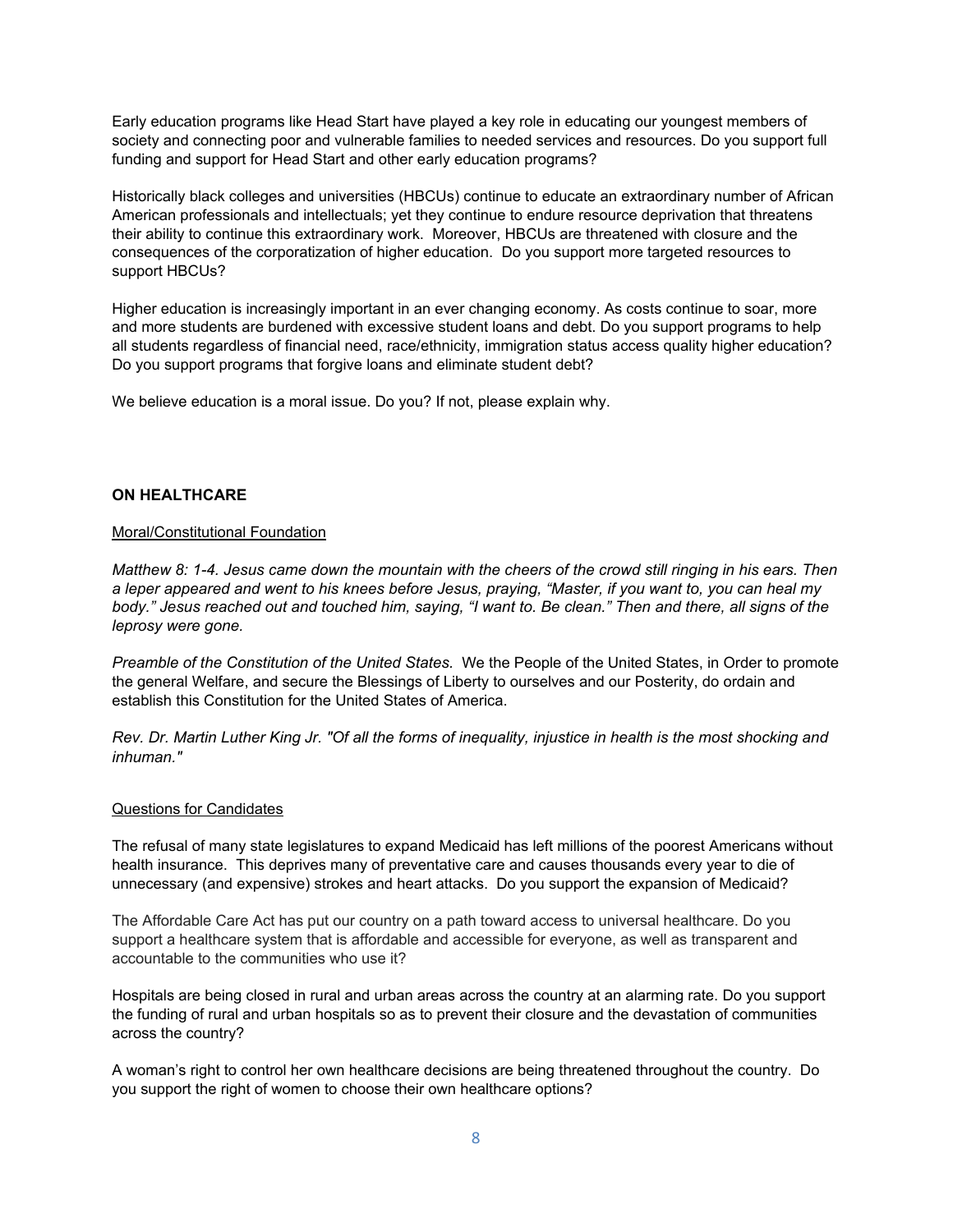We believe healthcare is a moral issue. Do you? If not, please explain why.

#### **ON ENVIRONMENTAL JUSTICE**

#### Moral/Constitution Foundation

*Genesis 1:12, 2931. In the beginning when God created the heavens and the earth, the earth was a formless void and darkness covered the face of the deep, while a wind from God swept over the face of the waters. God said, "See, I have given you every plant yielding seed that is upon the face of all the earth, and every tree with seed in its fruit; you shall have them for food. 30 And to every beast of the earth, and to every bird of the air, and to everything that creeps on the earth, everything that has the breath of life, I have given every green plant for food." And it was so. God saw everything that he had made, and indeed, it was very good.*

*Pope Francis. Laudato Si, 139. We are not faced with two separate crises, one environmental and the other social, but rather one complex crisis which is both social and environmental. Strategies for a solution demand an integrated approach to combating poverty, restoring dignity to the underprivileged, and at the same time protecting nature.*

*Preamble of the Constitution of the United States. We* the People of the United States, in Order to form a more perfect Union, establish Justice, insure domestic Tranquility, provide for the common defense, promote the general Welfare, and secure the Blessings of Liberty to ourselves and our Posterity, do ordain and establish this Constitution for the United States of America.

#### Questions for Candidates

Climate change, ecological issues, pollution are wreaking havoc on communities, displacing people because of super-storms and "man-made" disasters. Do you support policies that protect the environment and the people living in it? Do you support programs that provide adequate resources for vulnerable communities to be able to prepare for and rebuild after crises caused by natural and man-made ecological disasters?

Do you support a just transition away from fossil fuels to clean energy, including providing employment and re-training for workers who currently rely on the fossil fuel industry?

Communities of color and poor communities bear a disproportionate environmental burden forced to live closer to toxic dumping grounds and the pollution from fossil fuel extraction, trash-burning incinerators, and other heavy industries. Do you support policies that will hold companies accountable for the damage they've caused, require them to clean up their messes, and prevent the pollution of communities in the future?

**\_\_\_\_\_\_\_\_\_\_\_\_\_\_\_\_\_\_\_\_\_\_\_\_\_\_\_\_\_\_\_\_\_\_\_\_\_\_\_\_\_\_\_\_\_\_\_\_\_\_\_\_\_\_\_\_\_\_\_\_\_\_\_\_\_\_\_\_\_\_\_\_\_\_\_\_\_\_**

We believe environmental justice is a moral issue. Do you? If not, please explain why.

#### **ON IMMIGRANTS RIGHTS AND XENOPHOBIA**

Moral/Constitution Foundation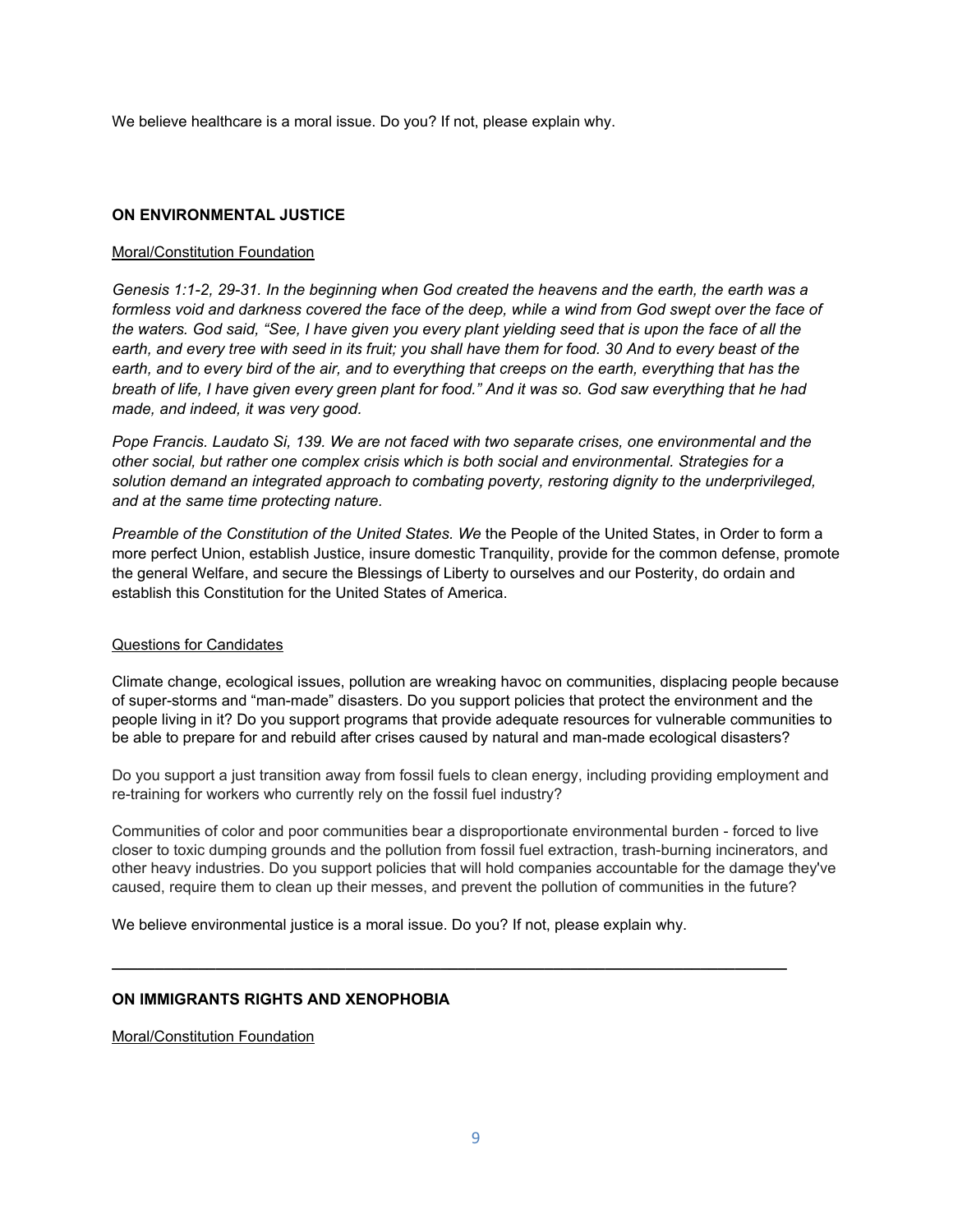*Zechariah 7:910. Thus says the LORD of hosts: Render true judgments, show kindness and mercy to one another; do not oppress the widow, the orphan, the alien, or the poor; and do not devise evil in your hearts against one another.*

*Leviticus 19:3334 and 24:22 – When the alien resides with you in your land, you shall not oppress the alien. The alien who resides with you shall be to you as the citizen among you; you shall love the alien as yourself, for you were aliens in the land of Egypt: I am the Lord your God."*

*Constitution of the United States, 14 Amendment, Section 1.* All persons born or naturalized in the United States, and subject to the jurisdiction thereof, are citizens of the United States and of the State wherein they reside. No State shall make or enforce any law which shall abridge the privileges or immunities of citizens of the United States; nor shall any State deprive any person of life, liberty, or property, without due process of law; nor deny to any person within its jurisdiction the equal protection of the laws

#### Questions for Candidates

Immigrants play a vital role in the economic, cultural, and intellectual life of this country. Indeed this is a nation of immigrants. Do you support the immediate moratorium on deportation, harassment, discrimination, criminalization and incarceration against immigrants?

Do you support the rights of immigrants to attain legal driver's licenses and higher education to support the flourishing of immigrant families?

Will you stand up against Islamophobia and other forms of religious and racial/ethnic discrimination/xenophobia?

We believe immigrant rights and combatting xenophobia are moral issues. Do you? If not, please explain why.

#### **ON CRIMINAL JUSTICE**

#### Moral/Constitutional Foundation

*"It is better for a leader to make a mistake in forgiving than to make a mistake in punishing." Hadith Source: AlTirmidhi*

*Matthew 6:1415*.*For if you forgive others their trespasses, your heavenly Father will also forgive you, but if you do not forgive others their trespasses, neither will your Father forgive your trespasses.*

*James 2:6. But you have dishonored the poor. Is it not the rich who oppress you? Is it not they who drag you into court?*

*Constitution of the United States, 14 Amendment, Section 1.* All persons born or naturalized in the United States, and subject to the jurisdiction thereof, are citizens of the United States and of the State wherein they reside. No State shall make or enforce any law which shall abridge the privileges or immunities of citizens of the United States; nor shall any State deprive any person of life, liberty, or property, without due process of law; nor deny to any person within its jurisdiction the equal protection of the laws.

#### Questions for Candidates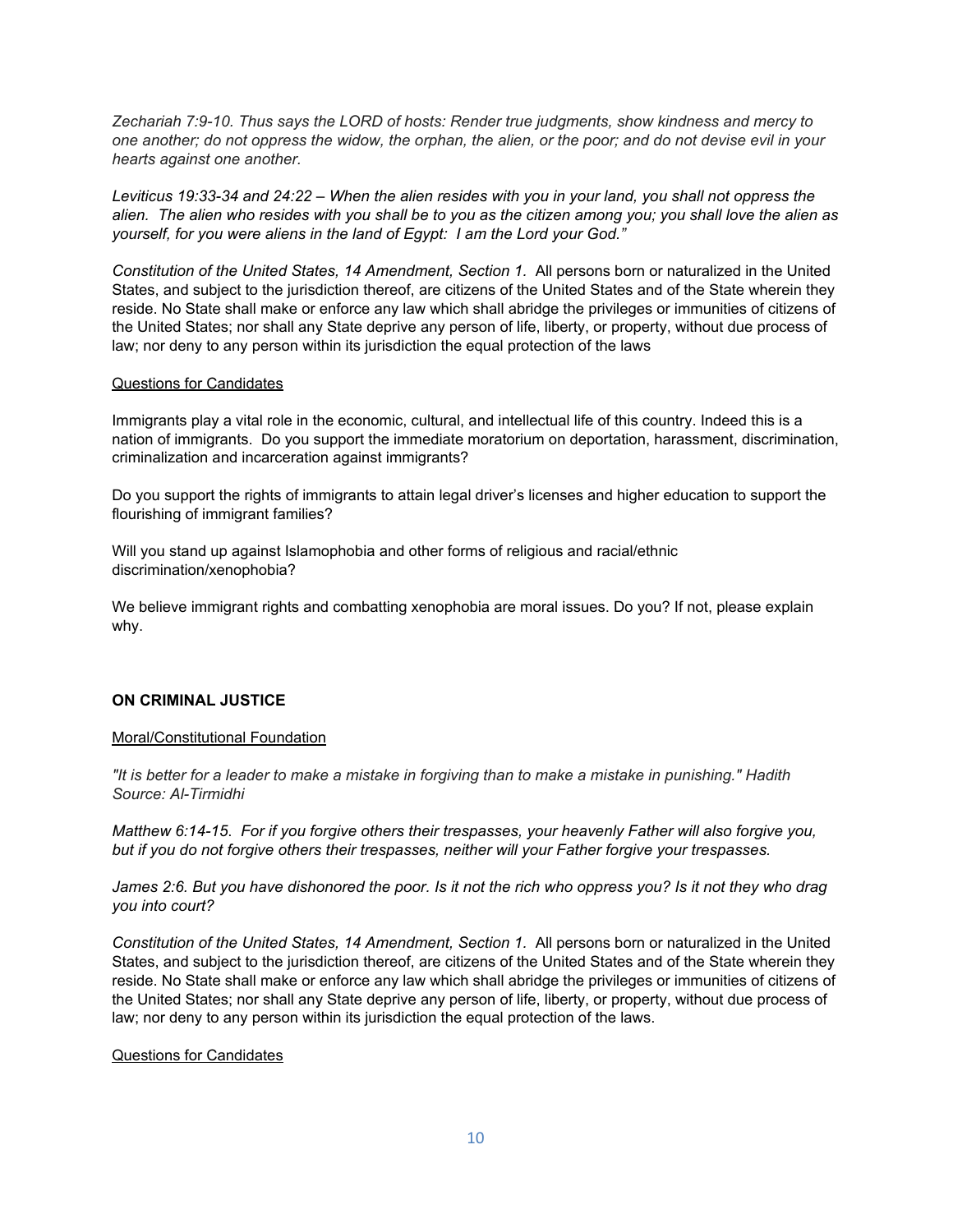Mass incarcerations are devastating to the poor and communities of color. Do you support policies that would end mass incarcerations?

Police abuse, misconduct, and killing continues to terrorize communities of color. Do you support policies that will keep law enforcement accountable to the communities that they are supposed to serve, including the revised training on the use of non-lethal force and the demilitarization of police departments?

We believe police brutality and mass incarceration are moral issues. Do you? If not, please explain why.

#### **ON LGBTQ RIGHTS**

#### Moral/Constitutional Foundation

*Jeremiah 22:16.He defended the cause of the poor and needy, and so all went well. Is that not what it means to know me? declares the LORD.*

*Galatians 3:28. Here is neither Jew nor Greek, there is neither slave nor free, there is no male and female, for you are all one in Christ Jesus.*

*Preamble of the Constitution of the United States.* We the People of the United States, in Order to form a more perfect Union**,** establish Justice, insure domestic Tranquility, provide for the common defense, promote the general Welfare, and secure the Blessings of Liberty to ourselves and our Posterity, do ordain and establish this Constitution for the United States of America.

*Constitution of the United States, 14 Amendment, Section 1.* All persons born or naturalized in the United States, and subject to the jurisdiction thereof, are citizens of the United States and of the State wherein they reside. No State shall make or enforce any law which shall abridge the privileges or immunities of citizens of the United States; nor shall any State deprive any person of life, liberty, or property, without due process of law; nor deny to any person within its jurisdiction the equal protection of the laws

#### Questions for Candidates

Although marriage equality is the law of the land, LGBTQ citizens continue to face discrimination in many spheres of social life. Will you stand to safeguard the rights of LGBTQ citizens to be free of discrimination or attack because of their sexual or gender orientation?

We believe LGBTQ rights is a moral issue. Do you? If not, please explain why.

#### **ON WAR MONGERING AND THE MILITARY**

#### Moral/Constitutional Foundation

*Isaiah 2:4. And he shall judge among the nations, and shall rebuke many people: and they shall beat their swords into plowshares, and their spears into pruning hooks: nation shall not lift up sword against nation, neither shall they learn war any more.*

*John 10:10. I am come that they might have life and that they might have it more abundantly*